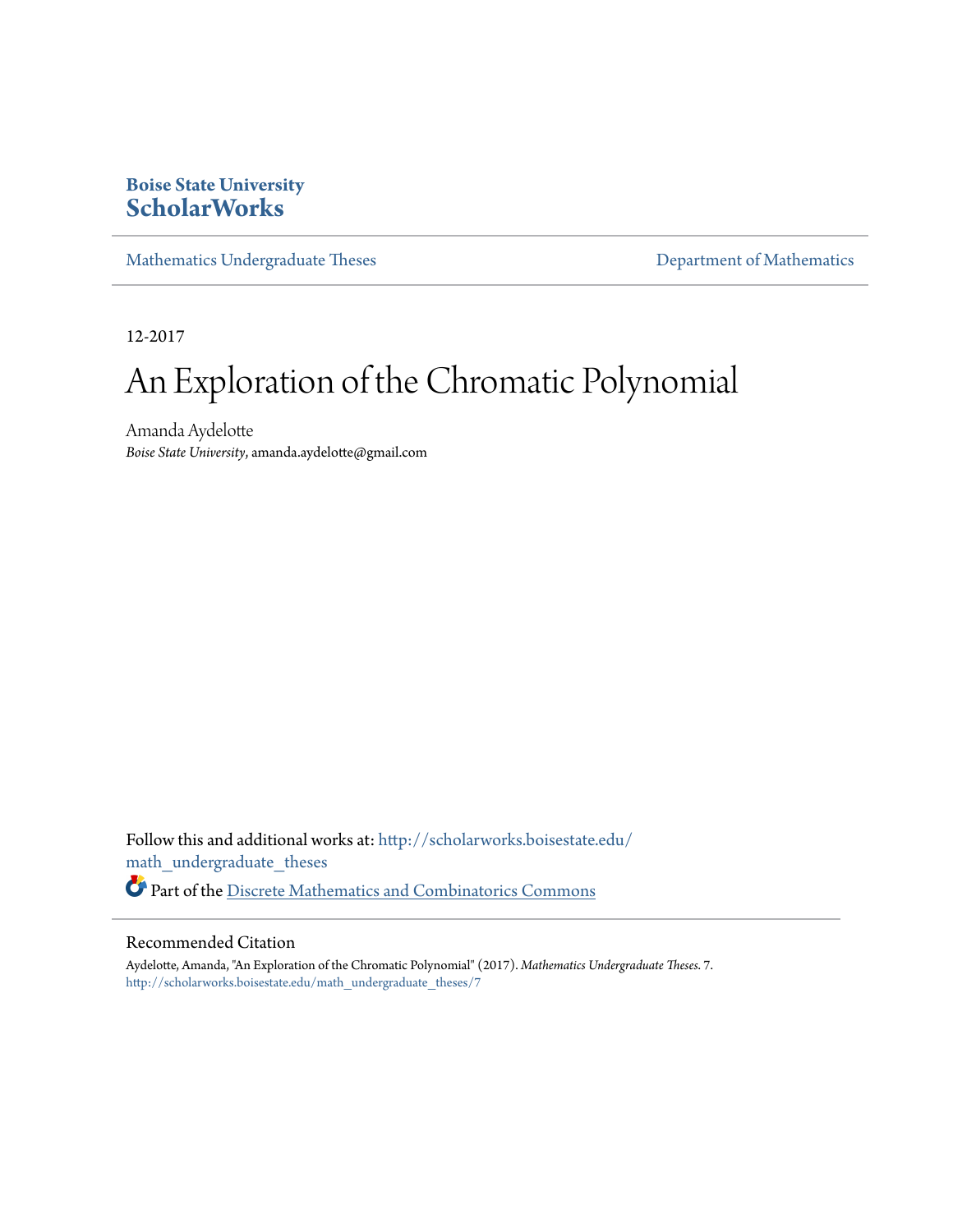## An Exploration of the Chromatic Polynomial

Amanda Aydelotte Boise State University Advised by Dr. Zach Teitler

December 2017

## 1 Introduction

In 1912, George Birkhoff was studying the Four Color Problem, and in doing so introduced the concept of the chromatic polynomial [\[2\]](#page-16-0). While this did not end up directly contributing to proving that every map could be colored with four colors such that no region shares a border with another region of the same color, the chromatic polynomial has been found to have some very interesting properties. In this paper, it will be our goal to examine some of these properties and use them to determine information about their corresponding graphs.

#### 1.1 Definitions

We begin by noting some preliminary definitions that we will use throughout this paper.

**Definition 1.1.** A graph  $G$  is a set of vertices and edges, where each edge is connected to two vertices. We say two vertices are adjacent if they are connected by an edge.

**Definition 1.2.** We define the **order** of the graph  $n$  as the number of vertices and the size of the graph  $m$  as the number of edges.

**Definition 1.3.** A connected component of a graph  $G$  is a connected subgraph of  $G$  that is not connected to any other vertex in  $G$ .

**Definition 1.4.** The **empty graph** on *n* vertices is a graph with *n* vertices and no edges.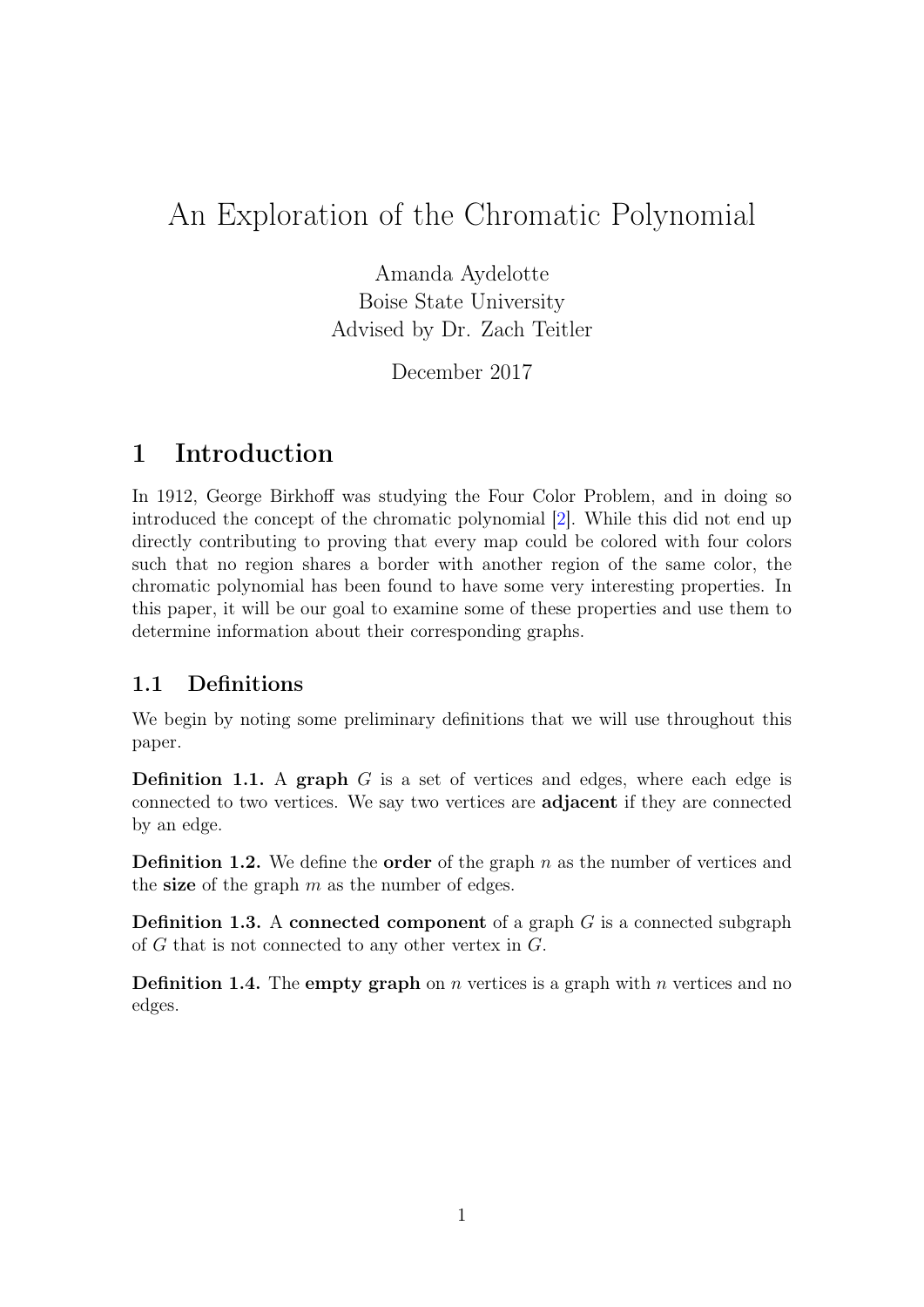

The empty graph on 5 vertices

Definition 1.5. A proper coloring of a graph is a coloring in which no adjacent vertices share the same color.

To illustrate these definitions, consider the following graph G.



Note the following:

- *G* has order  $n = 9$  and size  $m = 8$ .
- G has 3 connected components, defined by the sets of vertices  $\{1,2,3\}, \{4,5\},\$ and {6,7,8,9}.
- An example of a proper coloring of G is coloring the vertex set  $\{1,3,4,6,7\}$  with one color, {2,5,9} with another color, and {8} with a third color. In this way, no vertex shares an edge with any other vertex with the same color.

## 2 The Chromatic Polynomial

#### <span id="page-2-0"></span>2.1 Deletion-Contraction

Consider the following definition:

**Definition 2.1.** The chromatic polynomial of a graph, denoted  $P(G, x)$  is a function which gives the number of proper colorings of a graph  $G$  using  $x$  colors. We will see in Theorem [2.6](#page-6-0) that this function is, in fact, a polynomial in  $x$ .

For a simple example of how this works, consider the following graph: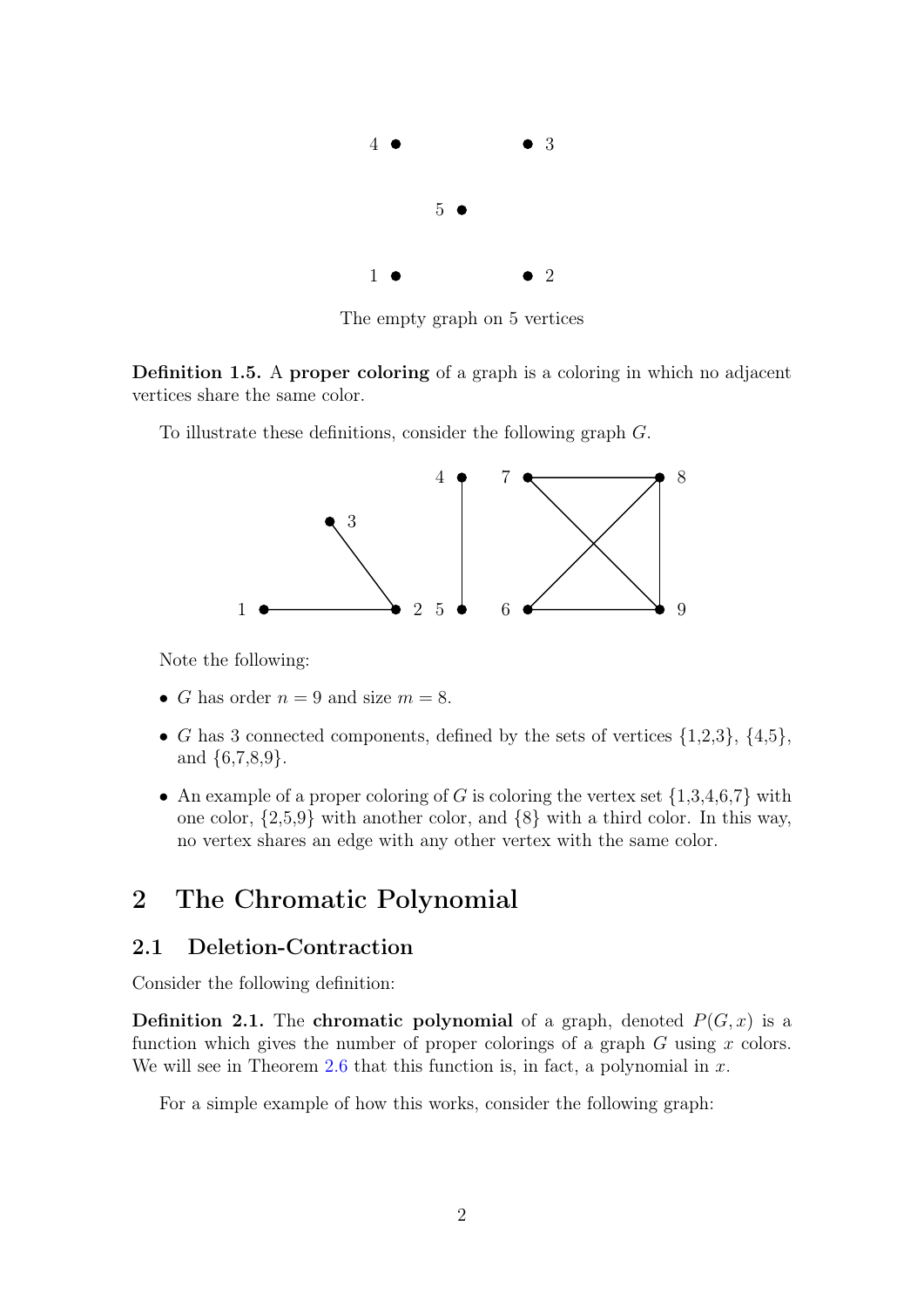

Suppose we are given a set of  $x$  colors with which to color this graph. We can systematically create a proper coloring in the following way:

- 1. First color vertex 1. At this point, we have x options of colors we can use to do this.
- 2. When we go to color vertex 2, we only have  $x 1$  options since it is adjacent to vertex 1.
- 3. Since vertex 3 is adjacent to both vertex 1 and vertex 2, we cannot use either of the colors we have already used, so we only have  $x - 2$  options.

Because of the method in which this proper coloring is produced, we can easily see that the number of ways to color this graph using  $x$  colors, or the chromatic polynomial, is

$$
P(G, x) = x(x - 1)(x - 2).
$$

However, calculating the chromatic polynomial of a graph is usually not this straightforward. The choice of how to color a graph so as to minimize the number of colors used can actually be quite complicated. Thus, we need a better method by which we can consistently obtain the chromatic polynomial of a graph. To do this, we will use the Deletion-Contraction theorem.

**Definition 2.2.** Consider a graph  $G$  with an edge  $e$  and its associated vertices  $u$ and v. Let  $G - e$  be the graph G without e, and let  $G/e$  be the graph G where e is removed and u and v are combined into a single vertex. We call  $G - e$  the deletion of e and  $G/e$  the **contraction** of e.

**Theorem 2.3** (Deletion-Contraction). For a graph G and one of its edges e, the chromatic polynomial of G is:

$$
P(G, x) = P(G - e, x) - P(G/e, x).
$$

*Proof.* Consider a graph G and one of its edges  $e$ , and let u and v be the two vertices connected to e. To be a proper coloring, it must be the case that u and v are different colors. In the graph  $G/e$ , u and v are represented by a single vertex, and thus, they have the same color. In the graph  $G - e$ , u and v are no longer adjacent, and thus, they can either be colored with the same color or with different ones. Thus, the number of colorings of  $G - e$  is the same as the total number of colorings of G and  $G/e$ . Thus,

$$
P(G - e, x) = P(G, x) + P(G/e, x).
$$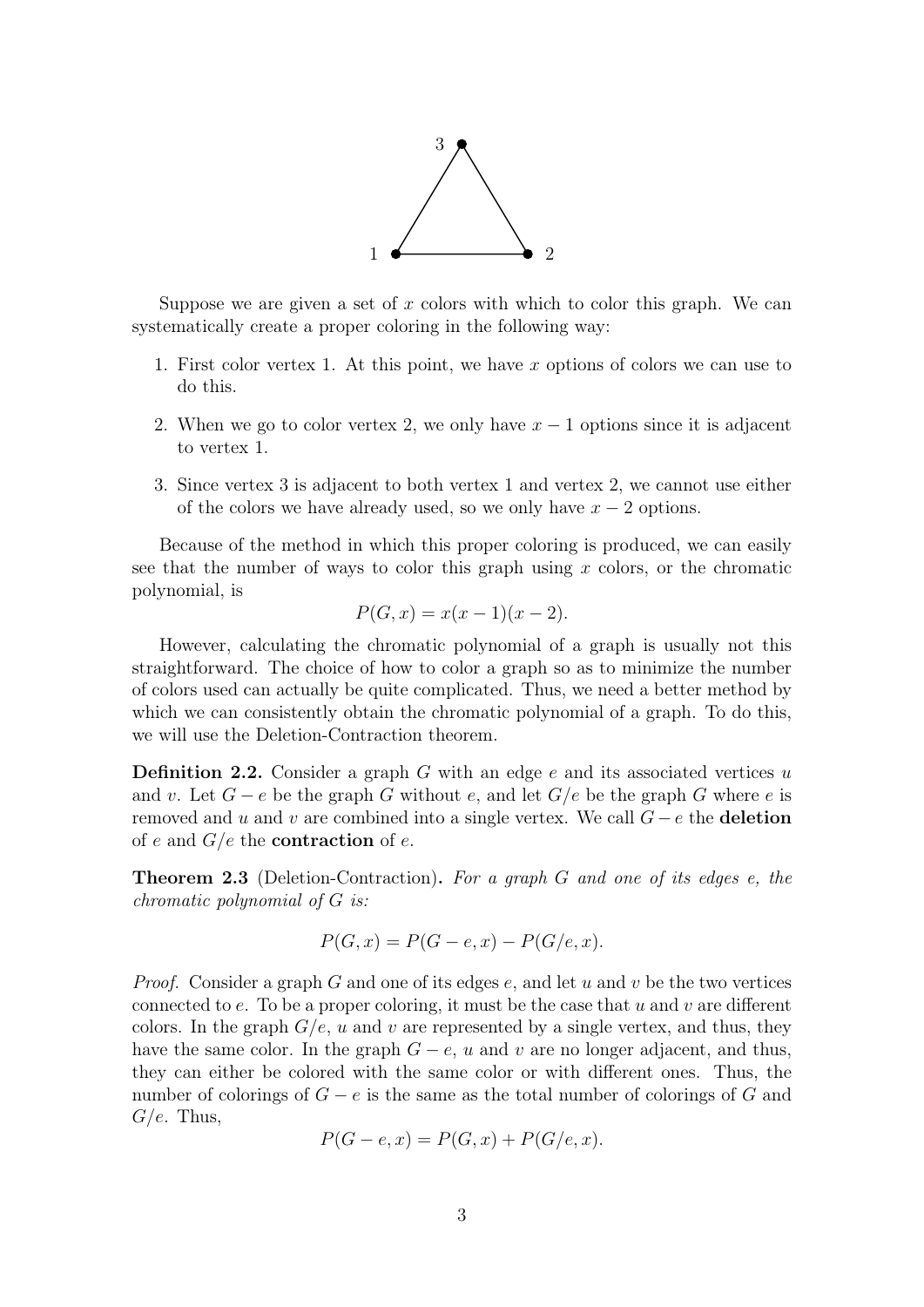Simply rearranging the terms of this equality gives:

$$
P(G, x) = P(G - e, x) - P(G/e, x).
$$

 $\Box$ 

In order to see how Deletion-Contraction works, consider the following graph G:



Now suppose that the edge e which we want to perform Deletion-Contraction on is the one that connects vertices 1 and 3. Then for the deletion, we simply remove e from G to get the graph  $G - e$ . For the contraction  $G/e$ , we once more remove e, but we must also combine 1 and 3 into the same vertex while maintaining all connections that both vertices originally had with 3 and 4. When we perform this contraction, we also remove the multiple edges that would have been created. So the deletion and contraction look like this:



Now, using Theorem [2.1,](#page-2-0) we know that our chromatic polynomial for  $G$  is given by the difference of the chromatic polynomials for  $G-e$  and  $G/e$ . As we will observe in Section [3.2,](#page-9-0)  $P(G - e, x) = (x - 1)^4 + (x - 1)$  and  $P(G/e, x) = x(x - 1)^2$ . Thus, we have that

$$
P(G, x) = (x - 1)^{4} + (x - 1) - x(x - 1)^{2}.
$$

Now there are clearly much more complicated examples where it takes more than one Deletion-Contraction step to obtain graphs for which we know the chromatic polynomial. In this case, we continue to recursively apply Theorem [3.2](#page-9-0) as long as necessary.

It is important to note that when we perform Deletion-Contraction, if G is not a simple graph, it is possible that two vertices  $u$  and  $v$  could be connected by more than one edge. However, the only reason  $u$  and  $v$  must be different colors in order for G to have a proper coloring is that they are connected. Thus, having multiple edges between any two vertices simply provides redundant information, so we can handle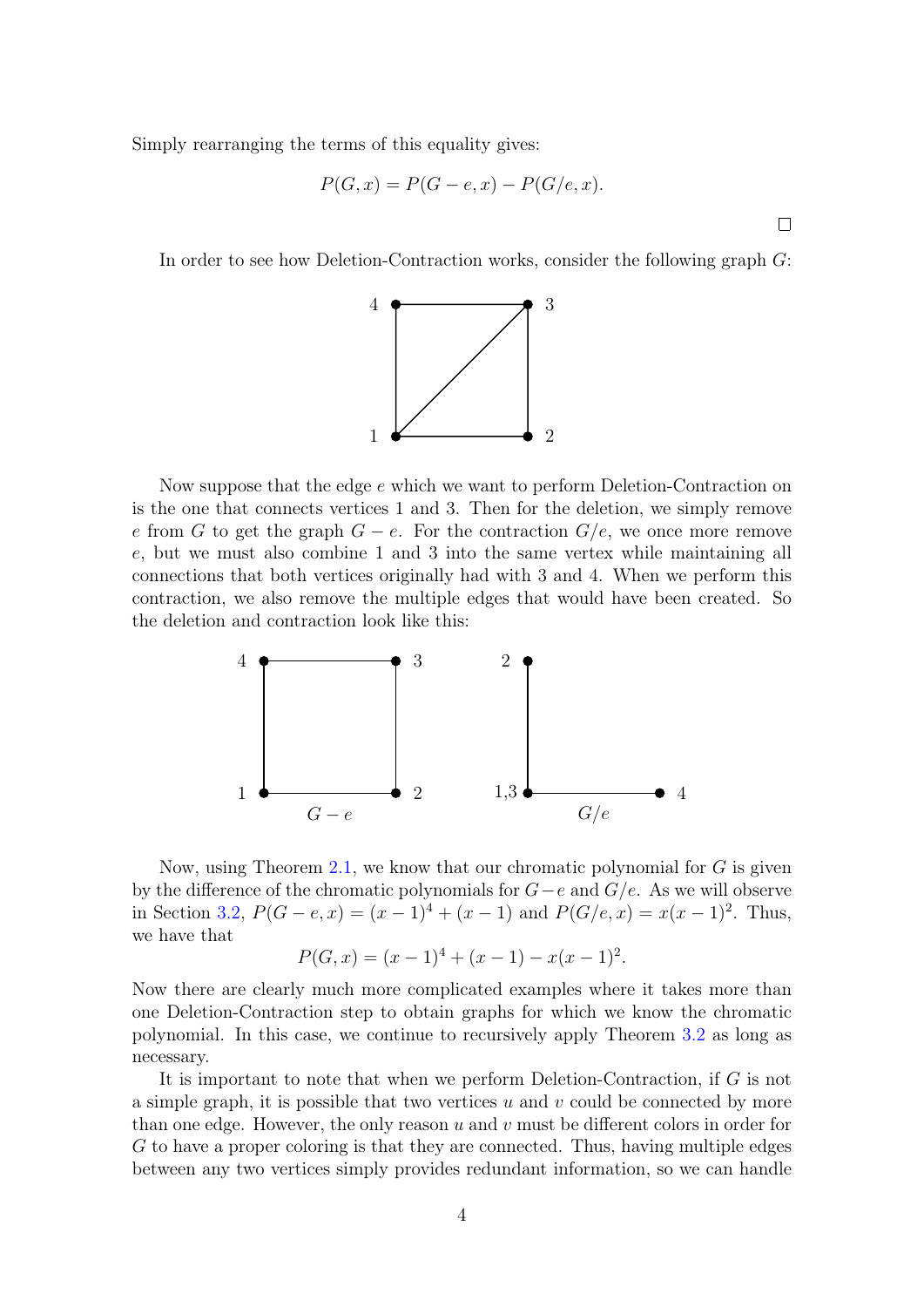this by beginning any Deletion-Contraction process on a graph by first deleting any multiple edges so that at exactly one edge connects any set of adjacent vertices.

Also note that when we perform a contraction of  $u$  and  $v$ , as seen in our example, it is entirely possible that the process will create either loops or multiple edges. But if we consider loops, we find that any vertex containing a loop is adjacent to itself, and thus, that the graph cannot have a proper coloring. However, in the context of graph coloring, we want to be able to color every vertex in any given graph. For this reason, we will make the decision to simply delete any loops that arise. We can also once again delete any multiple edges that result from the contraction step.

Throughout this paper, we will assume that we are dealing exclusively with simple graphs and that the deletion of unnecessary edges is completed after each Deletion-Contraction step. However, it is easy to see that we can also find the chromatic polynomial of a multigraph by deleting extra edges at the beginning and treating it as a simple graph.

#### 2.2 Calculating the Chromatic Polynomial

As we have seen, we can always use Deletion-Contraction to find the chromatic polynomial of any given graph. By doing this, we are reducing the graph in each step to one with fewer edges and, in the case of a contraction, fewer vertices. As shown in the example in Section [2.1,](#page-2-0) once we have a graph for which we already know the chromatic polynomial, there is no need to continue the process of Deletion-Contraction on it. We can simply simply use the chromatic polynomials that we already know.

However, if we don't know the chromatic polynomial of any intermediate graph, the Deletion-Contraction process would produce a series of empty graphs. So if we know the chromatic polynomial of an empty graph, we will always be able to determine the chromatic polynomial of a given graph using Deletion-Contraction.

In order to find this chromatic polynomial, we notice that the empty graph on more than one vertex is not connected. As it turns out, it is simple to find the chromatic polynomial of a disconnected graph in terms of its connected components, and this concept will extend directly to finding the chromatic polynomial of an empty graph.

<span id="page-5-0"></span>**Theorem 2.4.** Let G be a graph and let  $G_1, G_2, \ldots, G_k$  be connected components of G. Then

$$
P(G, x) = P(G_1, x) \cdot P(G_2, x) \cdots P(G_k, x).
$$

*Proof.* Since the connected components of a graph are disjoint, given a set of x colors, each component can be colored with the same  $x$  colors independently of the colorings of the other components. So we can find the number of ways to color G by multiplying the number of colorings of each component together.  $\Box$ 

Using this tool, we can now find the chromatic polynomial of the empty graph.

**Theorem 2.5.** The chromatic polynomial of the empty graph is  $P(G, x) = x^n$ .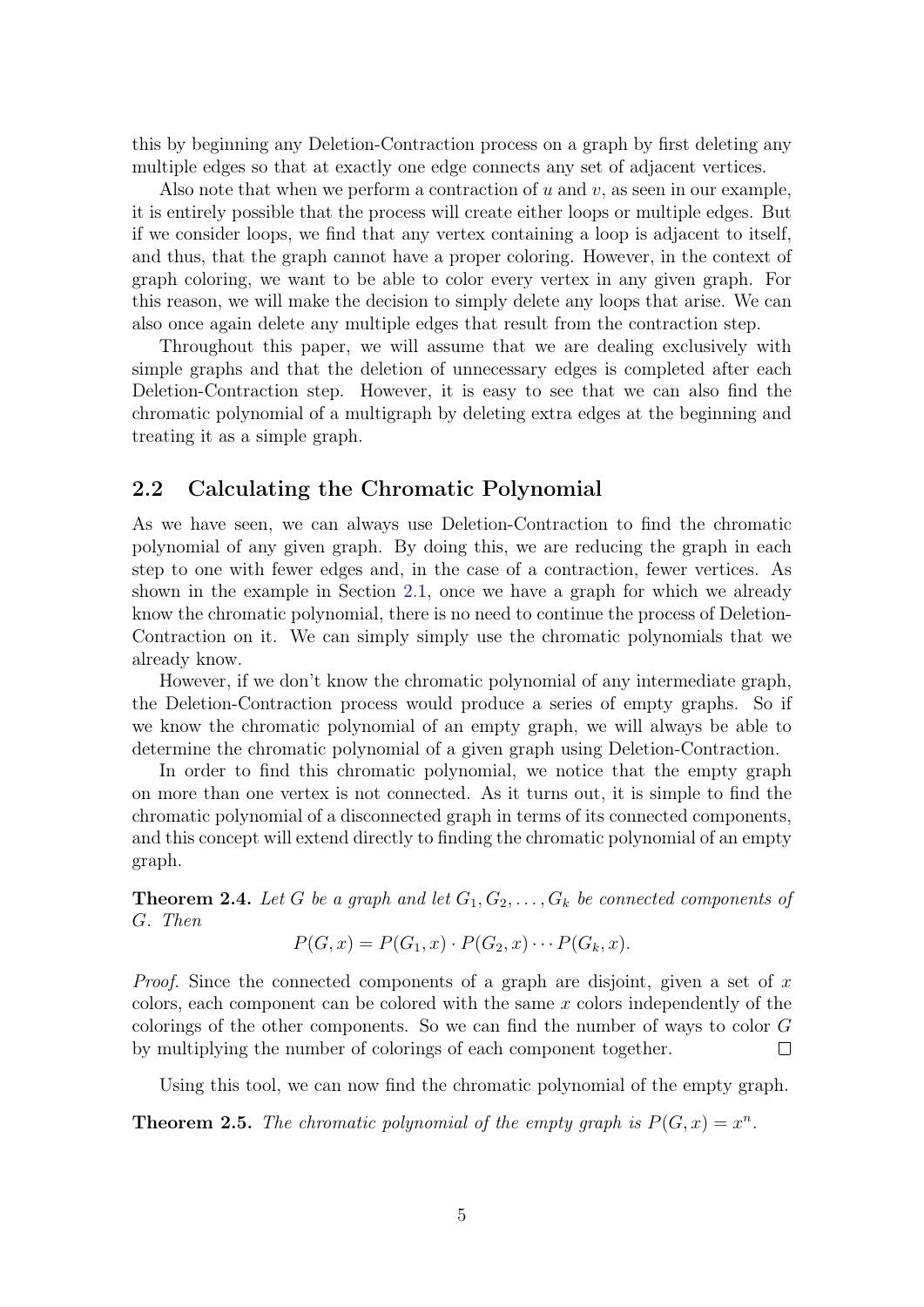*Proof.* Let G be the empty graph on n vertices and a set of x colors. Since there are no adjacent vertices, it follows that  $G$  consists of  $n$  connected components. Since each of these components consists of a single vertex with no edges, each component can be colored in  $x$  ways. So we have

$$
P(G, x) = x \cdot x \cdots x = x^n.
$$

 $\Box$ 

We will see that being able to find the chromatic polynomial of a graph in terms of its components is extremely useful, and it often simplifies the Deletion-Contraction process a great deal. While it is definitely useful to be able to reduce a graph down to a set of empty graphs, which have very simple chromatic polynomials, this is not always very efficient. Notice that every time we use a Deletion-Contraction step on our current set of graphs, we double the amount of graphs we are working with because each has both a deletion and a contraction. For graphs with a large number of edges, this process would take a very long time to complete. So it is incredibly useful to be able to simplify the process as much as possible and end it as early as we can. Besides simply reducing a graph into smaller graphs with disjoint components, many families of graphs have well-known chromatic polynomials, and we can use these to simplify the process as well. We will see some examples of these families of graphs in Section [3.2.](#page-9-0)

At this point, it is also important to note the following:

<span id="page-6-0"></span>**Theorem 2.6.** The chromatic polynomial  $P(G, x)$  of a graph G is always a polynomial in x.

*Proof.* Consider a graph with 0 edges and some number of vertices  $n$ . Then, as we already showed, the chromatic polynomial is  $x^n$ , which is a polynomial in  $x$ .

Now, using strong induction, assume that all graphs with fewer than  $m$  edges have chromatic polynomials in x, and let G be a graph with  $m$  edges. Then, by Deletion-Contraction, using some arbitrary edge e, the chromatic polynomial is

$$
P(G, x) = P(G - e, x) - P(G/e, x).
$$

Since  $G - e$  has exactly  $m - 1$  edges and  $G/e$  has strictly fewer than m edges, the chromatic polynomials of both are polynomials in  $x$ . Since the chromatic polynomial of G is formed by simply subtracting  $P(G - e, x)$  and  $P(G/e, x)$ , this means that  $P(G, x)$  is also a polynomial in x. Thus, our hypothesis holds for any given graph.  $\Box$ 

This property is essential because it establishes the fact that, no matter how large or complicated our graph gets, we will never need more than one variable to express its chromatic polynomial. This fact, especially with assistance from the Deletion-Contraction method, is what makes it so simple to guarantee that we can find a chromatic polynomial of any possible graph.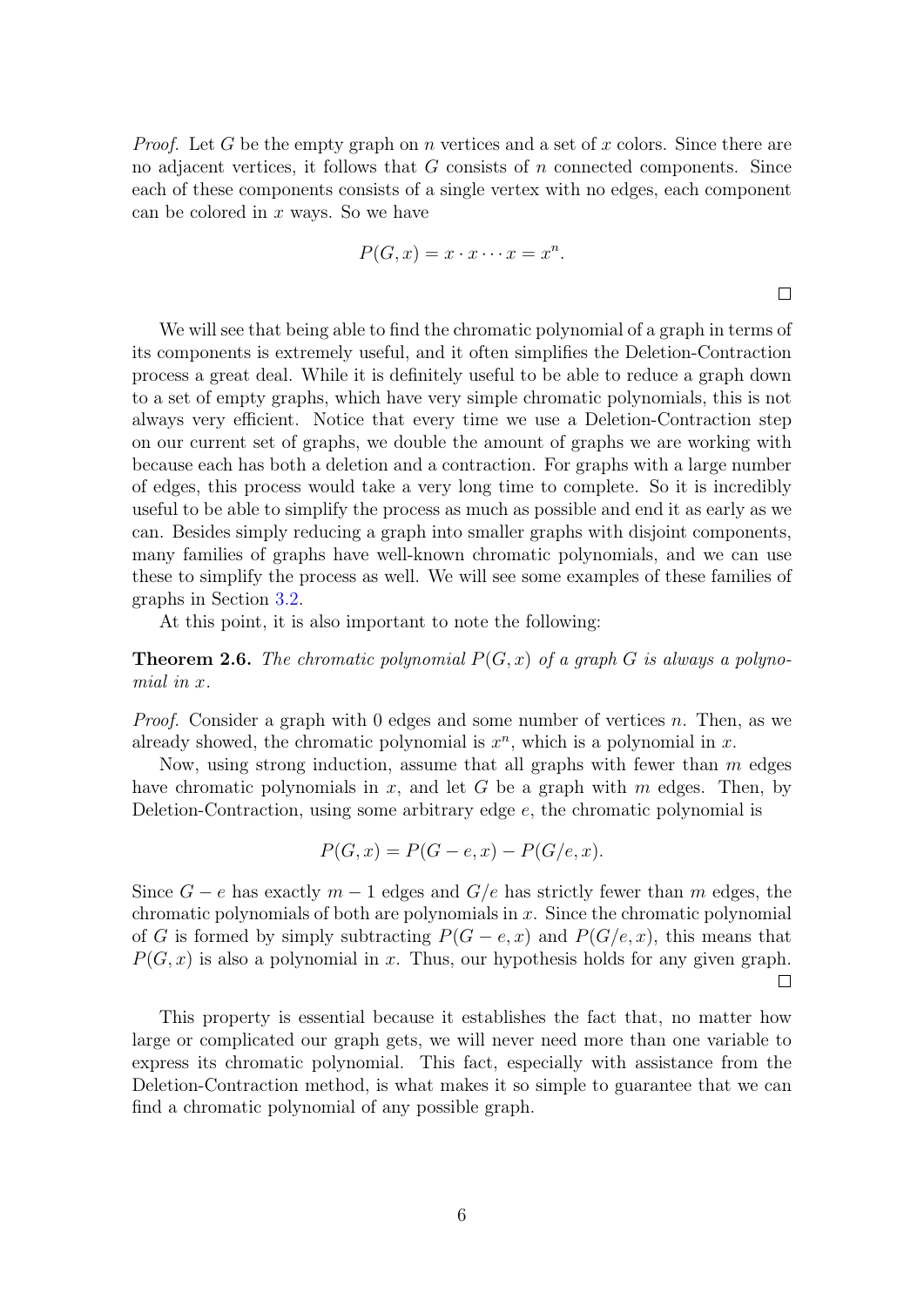## 3 Properties of the Chromatic Polynomial

#### <span id="page-7-0"></span>3.1 Properties of the Coefficients

Even though graphs can be vastly different, and thus have very different chromatic polynomials, it turns out that they all have some similar characteristics. In fact, we will see that there is quite a bit of information about a graph that can be determined by its chromatic polynomial. Many of these properties were introduced by Read in 1968 [\[7\]](#page-16-1), and have become very well-known since then. We will now discuss some of the more interesting patterns that appear in chromatic polynomials in general.

Given a graph, one of the first things that one is likely to take note of is the number of vertices and edges that it has. In fact, these are both very accessible pieces of information from the chromatic polynomial. The next three theorems explain why this is true, as well as introducing some other interesting properties of the coefficients of chromatic polynomials.

**Theorem 3.1.** For any graph G, the degree of its chromatic polynomial  $P(G, x)$  is the number of vertices in G.

*Proof.* Consider an empty graph on  $n$  vertices. We have already shown that the chromatic polynomial of this graph is  $P(G, x) = x^n$ , and since this polynomial has degree *n*, our hypothesis holds when  $m = 0$ .

We proceed by strong induction. Assume the hypothesis holds for all graphs with m or fewer edges, and let G be a graph with n vertices and  $m + 1$  edges. We know that the chromatic polynomial of G is  $P(G, x) = P(G - e, x) - P(G/e, x)$ . As  $P(G - e, x)$  is the chromatic polynomial of G with an edge deleted,  $G - e$  still has n vertices and m edges. Then it must be that the degree of  $P(G - e, x)$  is n. Also, since  $P(G/e, x)$  is the chromatic polynomial of G with an edge contracted,  $G/e$  has  $n-1$  vertices and fewer than  $m+1$  edges. Because this is the case, we know that  $P(G/e, x)$  has degree  $n - 1$ . Then  $P(G, x)$  is a degree  $n - 1$  polynomial subtracted from a degree n polynomial. Since this subtraction has no way to cancel out the degree *n* term in  $P(G - e, x)$  and no term of a higher degree than *n* can appear, it is necessarily the case that  $P(G, x)$  is also a degree n polynomial. So our hypothesis is true.  $\Box$ 

**Theorem 3.2.** Let G be a graph with chromatic polynomial  $P(G, x)$ . Then the following are true:

- The leading coefficient of  $P(G, x)$  of any graph is 1.
- The absolute value of the coefficient of the  $x^{n-1}$  term in  $P(G, x)$  is the number of edges.
- The first coefficient of  $P(G, x)$  is positive, and all terms alternate in sign.
- All coefficients are integers.
- If the coefficient of  $x^k$  is 0, then so is the coefficient of  $x^{k-1}$ .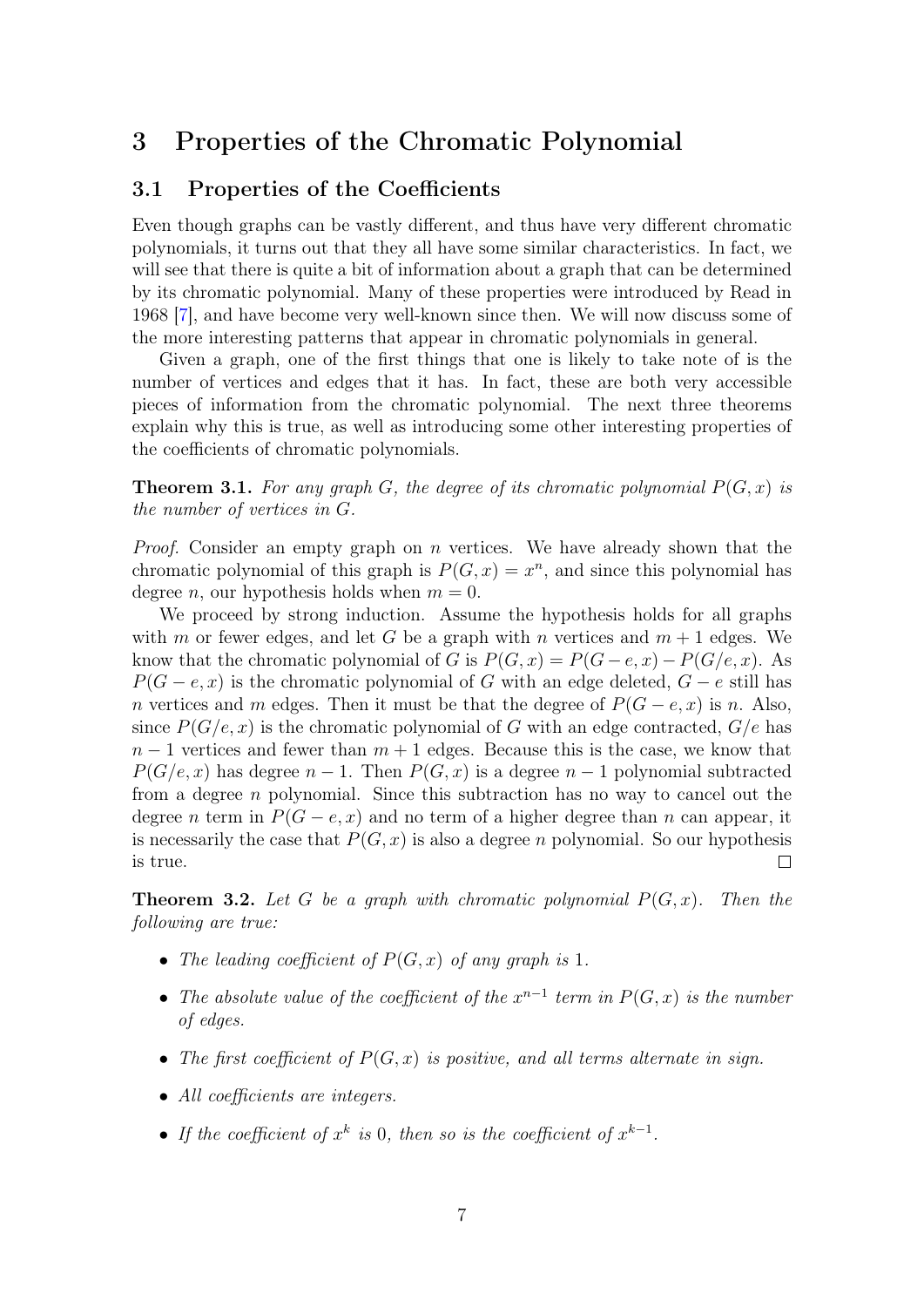*Proof.* Let G be the empty graph on n vertices. Then the chromatic polynomial is  $P(G, x) = x^n$ . We can easily see that the leading coefficient is 1, which is an integer. Also, all other coefficients are 0, so the coefficient of  $x^{n-1}$  is indeed equal to the number of edges in  $G$ . Because there is only one term, it has the property that terms alternate in sign. Finally, note that our first coefficient equal to 0 is the  $x^{n-1}$ term, and all subsequent terms also have a coefficient of 0. Then our conclusion holds for  $m = 0$ .

Now, using strong induction on the number of edges, assume that each of these properties hold for all graphs with m or fewer edges, and let  $G$  be a graph on  $n$ vertices with  $m + 1$  edges. We know  $P(G, x) = P(G - e, x) - P(G/e, x)$ . Because  $G - e$  has one fewer edge than G and the same number of vertices, by our inductive hypothesis, the chromatic polynomial is of the form

$$
P(G - e, x) = x^{n} - mx^{n-1} + c_1 x^{n-2} - c_2 x^{n-3} + \cdots
$$

where each  $c_i$  is a nonnegative integer. Similarly, since  $G/e$  has at least one fewer edge than  $G$  and exactly one fewer vertex than  $G$ , it follows that the chromatic polynomial has the form

$$
P(G/e, x) = x^{n-1} - m_2 x^{n-2} + d_1 x^{n-3} - d_2 x^{n-4} + \cdots
$$

where  $m_2$  is the number of edges in  $G/e$  and each  $d_i$  is a nonnegative integer. Then we have:

$$
P(G, x) = P(G - e, x) - P(G/e, x)
$$
  
=  $(x^n - mx^{n-1} + c_1x^{n-2} - c_2x^{n-3} + \cdots) - (x^{n-1} - m_2x^{n-2} + d_1x^{n-3} - d_2x^{n-4} + \cdots)$   
=  $x^n - (m+1)x^{n-1} + (c_1 + m_2)x^{n-2} - (c_2 + d_1)x^{n-3} + \cdots$ 

Consider the first coefficient in  $P(G, x)$  which is equal to 0. Then we have that the corresponding  $c_i + d_j = 0$ . Since both  $c_i$  and  $d_j$  are nonnegative, this means that both  $c_i$  and  $d_j$  are equal to 0. Then since both  $P(G-e, x)$  and  $P(G/e, x)$  have fewer than  $m + 1$  edges, all subsequent  $c_k$ 's and  $d_k$ 's are 0 as well. Thus, the coefficients of each subsequent term of  $P(G, x)$  are 0 also because they are simply combinations of these 0 coefficients.

Now note these other properties of  $P(G, x)$ .

- The coefficient of  $x^n$  is 1.
- The absolute value of the coefficient of the  $x^{n-1}$  term is  $m + 1$ , the number of edges in G.
- The coefficients alternate in sign.
- Each coefficient is an integer.

Thus, each of these properties hold for the chromatic polynomial of any graph.  $\Box$ 

**Theorem 3.3.** The constant term of the chromatic polynomial of any graph is 0.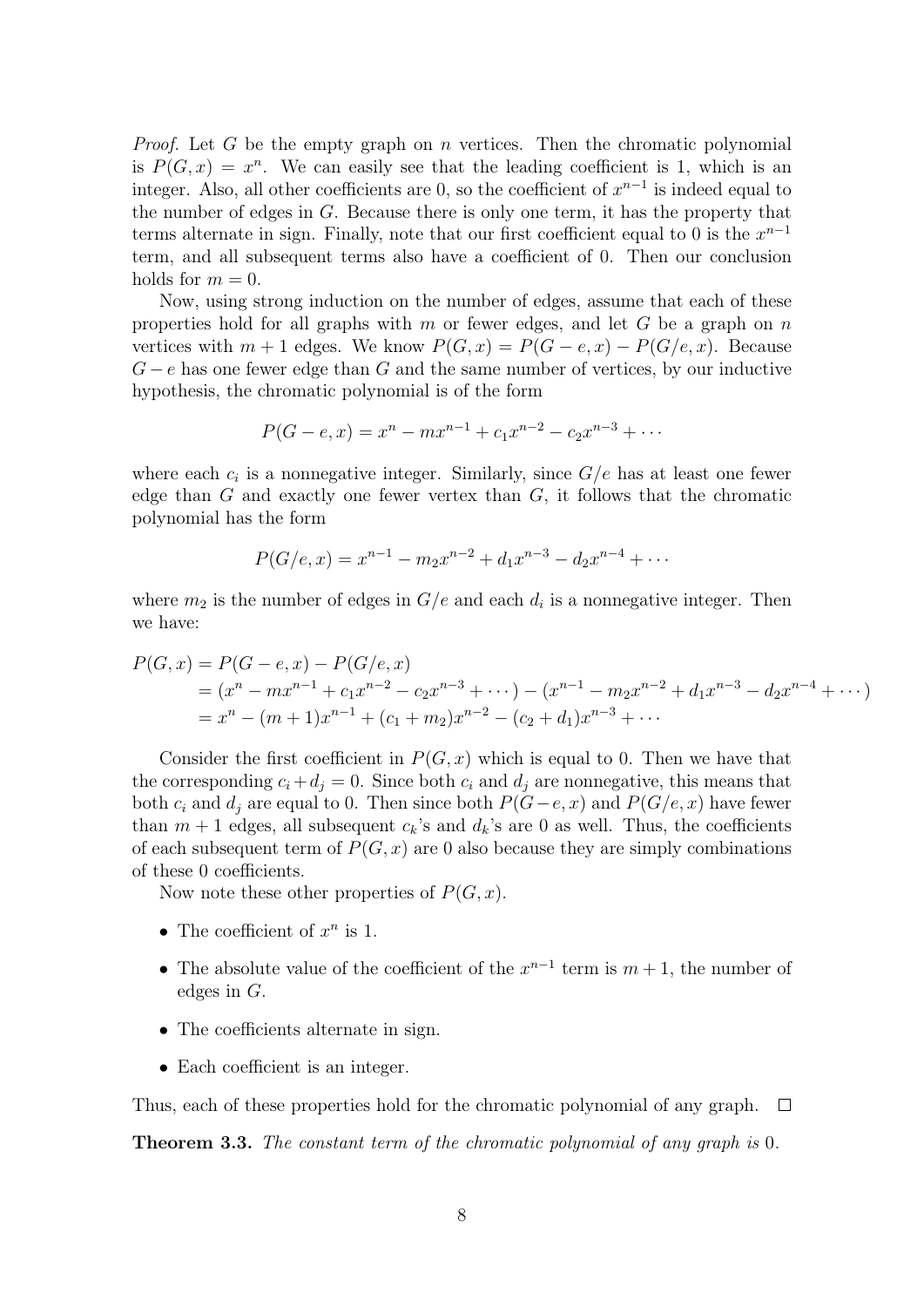Proof. Suppose on the contrary that the constant term of the chromatic polynomial of some graph is equal to some  $c \neq 0$ . Then  $P(G, 0) = c$ . But since there is no way to color a graph with 0 colors, this cannot be true. Thus, the constant term of every graph's chromatic polynomial must be 0.  $\Box$ 

**Theorem 3.4.** For a nonempty graph G with n vertices, the coefficient of x in  $P(G, x)$  is greater than or equal to 0 if the number of vertices is odd and less than or equal to 0 if it is even.

*Proof.* We know that, since the chromatic polynomial of a graph  $G$  with  $n$  vertices has degree *n* and no constant term, it has terms corresponding to  $x, x^2, \ldots, x^n$ . Since the  $x^n$  term is positive and the coefficients alternate signs, it follows that the coefficients of  $x^n, x^{n-2}, x^{n-4}, \ldots$  will all be positive until they become 0, and, similarly, the coefficients of  $x^{n-1}$ ,  $x^{n-3}$ ,  $x^{n-5}$ , ... will all be negative until they become 0. Since we are considering exactly n terms, we can see that if  $n$  is odd, then the  $x$  term will be in the first list, and if  $n$  is even, then it will be in the second list. Thus, an odd number of vertices gives a coefficient for  $x$  that is either positive or 0 and an even number gives a coefficient that is either negative or 0.  $\Box$ 

The next result was conjectured by Read in his 1968 paper [\[7\]](#page-16-1), but nobody was able to prove it in full until 2012, though it had been successfully shown for certain types of graphs prior to this.

**Theorem 3.5** (Huh, [\[4\]](#page-16-2)). For a given chromatic polynomial  $P(G, x)$  with coefficients  $a_0, \ldots, a_n$ ,  $P(G, x)$  is unimodal, i.e., there is some k such that

$$
|a_n| \le |a_{n-1}| \le \cdots |a_{k+1}| \le |a_k| \ge |a_{k-1}| \ge \cdots \ge |a_0|
$$

This seemingly simple property turned out to be quite difficult to prove. In fact, success in general wasn't met until Huh showed that chromatic polynomials are all log-concave, meaning that for all coefficients  $a_0, \ldots, a_n$  of the polynomial,  $a_{i-1}a_{i+1} \leq a_i^2$  for each  $0 < i < n$ . By proving this, he also proved that chromatic polynomials are, in fact, unimodal.

Note that this also tells us that if a coefficient  $a_k$  is 0, then all  $a_i$  with  $i > k$  are 0 as well. If this were not the case, then there would be a point in the sequence of coefficients where it decreased to 0 and then increased again, meaning the sequence was not unimodal in the first place.

Based on the last few theorems, it is worth noting that, not only can we determine many properties of a graph's chromatic polynomial just by knowing properties of the graph, but we can also use these facts as a way to tell if any given polynomial is be a chromatic polynomial. While we may not be able to know the answer to this for sure, we can at least rule out a large number of polynomials. For example, if a given polynomial is not unimodal, doesn't alternate in sign, or if it has non-integer coefficients, it is impossible for it to be the chromatic polynomial of any graph.

#### <span id="page-9-0"></span>3.2 Graph Families and their Chromatic Polynomials

As was mentioned earlier, there are certain types of graphs that have a very distinct form of chromatic polynomial that they share with other graphs in the same family.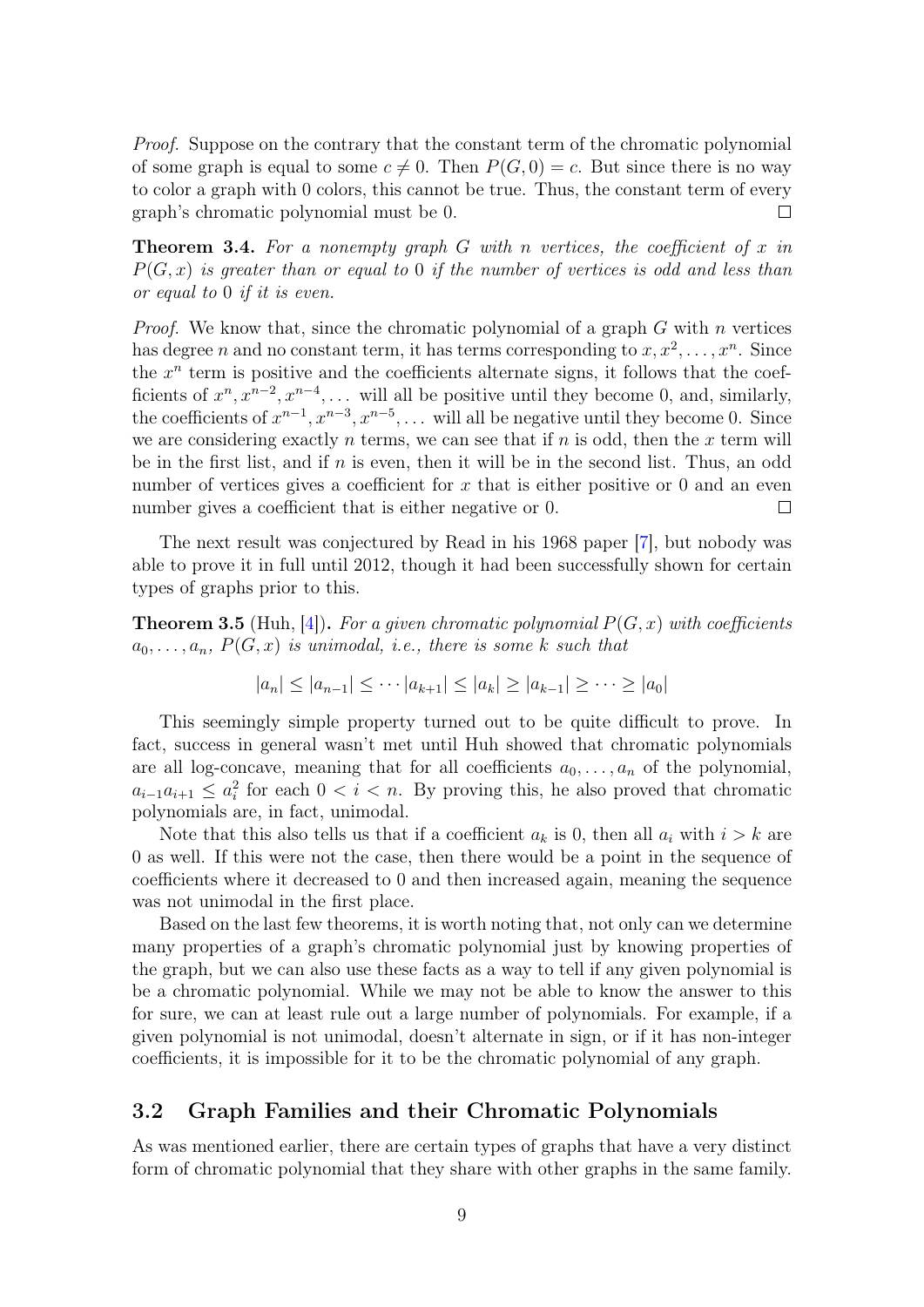The first of these that we will discuss is the tree graph. Recall that a tree is a connected, acyclic graph with n vertices and  $n-1$  edges.

**Theorem 3.6.** The chromatic polynomial of a tree  $T_n$  is

$$
P(T_n, x) = x(x - 1)^{n-1}.
$$

*Proof.* Consider a tree with exactly one vertex. Then, given  $x$  colors, it can be colored in x different ways. So  $P(G, x) = x = x(x - 1)^{1-1}$ . So our hypothesis holds when  $n = 1$ . Now assume it holds for trees with *n* vertices. Let  $T_{n+1}$  be an arbitrary tree on  $n+1$  vertices, and pick an edge  $e$  that is connected to a leaf of the tree. When we delete  $e$ , we get the disjoint union of a tree on  $n$  vertices and a one-vertex tree. When we contract  $e$ , we obtain a tree on  $n$  vertices. So by the deletion-contraction theorem, we have:

$$
P(T_{n+1}, x) = P(T_{n+1} - e, x) - P(T_{n+1}/e, x)
$$
  
=  $x[x(x - 1)^{n-1}] - x(x - 1)^{n-1}$   
=  $x(x - 1)^{n-1}(x - 1)$   
=  $x(x - 1)^n$ 

Thus, the hypothesis holds for trees on  $n + 1$  vertices, and thus, by induction, is true for all n.  $\Box$ 

There is also a very distinct pattern for the chromatic polynomial of a complete graph on n vertices, meaning that each vertex is connected to each of the other  $n-1$ vertices.

**Theorem 3.7.** The chromatic polynomial of the complete graph  $K_n$  is

$$
P(K_n, x) = x(x-1)\cdots(x-n+1).
$$

*Proof.* Consider the complete graph  $K_n$  and a set of x colors. The first vertex colored, say  $v_1$ , can be colored in x ways. Because each of the other  $n-1$  vertices is adjacent to  $v_1$ , the next vertex colored, say  $v_2$ , can be colored in  $x - 1$  ways. Let  $v_k$  be the kth vertex to be colored. Because  $v_k$  is adjacent to each of the other  $k-1$ vertices that have already been colored, it can now be colored in  $x-(k-1) = x-k+1$ ways. Since this is true for all  $n$  vertices, we have:

$$
P(K_n,x)=x(x-1)\cdots(x-n+1).
$$

 $\Box$ 

Given an n-cycle, we can once again write down the chromatic polynomial in the following way:

**Theorem 3.8.** The chromatic polynomial of an n-cycle  $C_n$  with  $n \geq 3$  is:

$$
(x-1)^n + (-1)^n(x-1).
$$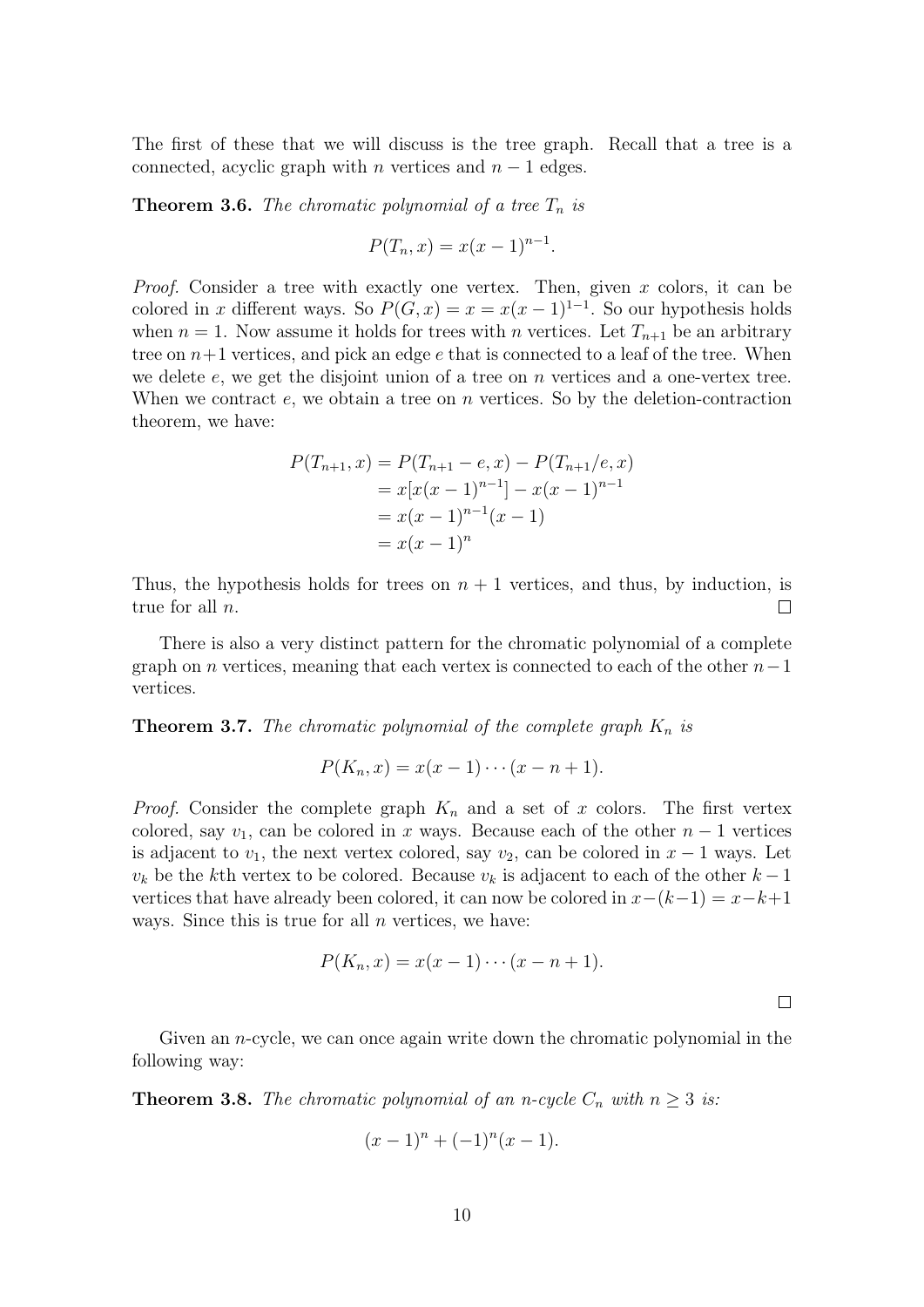Proof. Consider a 3-cycle, and pick an edge e. Using deletion-contraction on e, when we delete  $e$ , we get a path on 3 vertices, and when we contract it, we get a path on 2 vertices. So our chromatic polynomial is:

$$
P(C_3, x) = P(C_3 - e, x) - P(C_3/e, x)
$$
  
=  $x(x - 1)^2 - x(x - 1)$   
=  $x(x - 1)[(x - 1) - 1]$   
=  $x(x - 1)(x - 2)$   
=  $(x - 1)(x^2 - 2x)$   
=  $(x - 1)[(x - 1)^2 - 1]$   
=  $(x - 1)^3 - (x - 1)$ 

So our conclusion holds for  $n = 3$ . Now assume it holds for an *n*-cycle, and consider an  $(n + 1)$ −cycle. We pick an edge e and delete the edge to obtain a tree on  $n + 1$ vertices. We can also contract the same edge to get an  $n$ -cycle. So by the deletioncontraction theorem,

$$
P(C_{n+1}, x) = P(C_{n+1} - e, x) - P(C_{n+1}/e, x)
$$
  
=  $x(x - 1)^n - [(x - 1)^n + (-1)^n(x - 1)]$   
=  $x(x - 1)^n - (x - 1)^n + (-1)^{n+1}(x - 1)$   
=  $(x - 1)^n(x - 1) + (-1)^{n+1}(x - 1)$   
=  $(x - 1)^{n+1} + (-1)^{n+1}(x - 1)$ 

 $\Box$ 

So our conclusion holds for all  $n$ −cycles.

Knowing the form of the chromatic polynomial of these types of graphs, as well as those of other common graphs, can often save a substantial amount of time and effort when calculating the chromatic polynomial of a graph. When we are given an arbitrary graph G for which we want to know the chromatic polynomial, we almost always begin performing Deletion-Contraction, but as we have discussed this can often take quite a bit of time and effort if we go about it blindly. However, with this new tool, if one of our Deletion-Contraction steps creates a new graph from one of these families, we can simply write down that chromatic polynomial and only worry about the rest of the graphs we have created up to that point.

## 4 Properties of Graphs From Their Chromatic Polynomial

We have seen that much about the chromatic polynomial can be predicted by examining a given graph, but it is also interesting to ask about the converse. When we are given only a chromatic polynomial, how much can we determine about the graph it describes? Unfortunately, the answer is that the quantity of information is rarely very substantial.

It is not always easy to find a graph that has the exact chromatic polynomial we are looking at, and even if we can find one, there may be other graphs that fit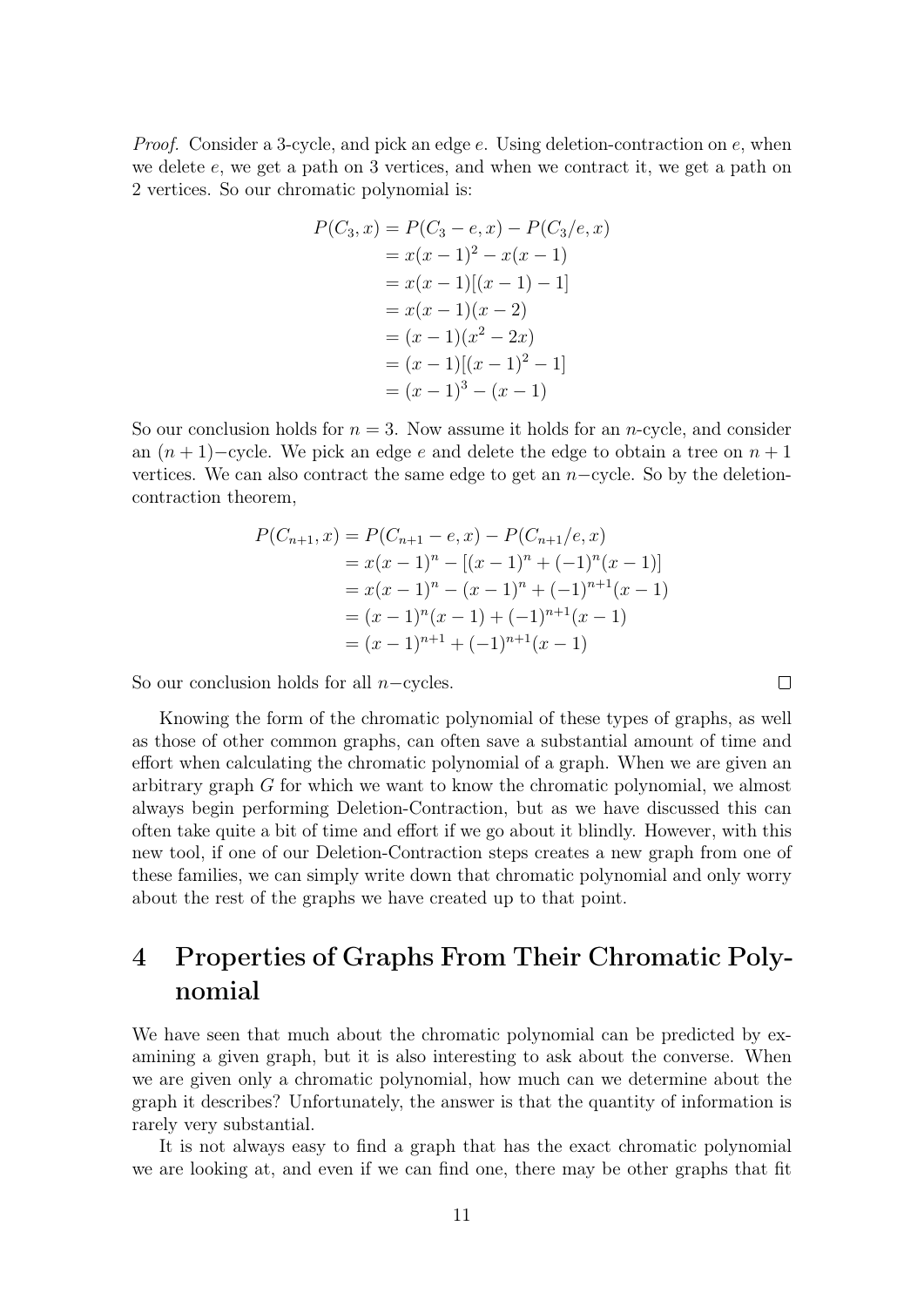the polynomial as well. A simple example of this lies with trees. If we are given the polynomial  $P(G, x) = x(x - 1)^{n-1}$ , our first instinct may be that it describes a tree on *n* vertices, but how do we know which one? Unfortunately, there really isn't a way to tell.

Another small complication comes from the fact that we always treat graphs as though they have no loops nor multiple edges. Because any graph can be modified to contain these characteristics while keeping the same chromatic polynomial, in this sense, it is technically always impossible to decide which graph we are describing. That being said, we can at least determine some of the properties properties of the simple analog of any given graph. We will now examine some of these properties.

First, recall from Section [3.1](#page-7-0) that the degree of the chromatic polynomial is the number of vertices in a graph and the absolute value of the coefficient of  $x^{n-1}$  is the number of edges. It turns out that it is also easy to tell whether or not a chromatic polynomial is describing a connected graph.

**Theorem 4.1.** Let G be a graph with chromatic polynomial  $P(G, x)$ . Then G is connected if and only if the coefficient of x in  $P(G, x)$  is nonzero.

*Proof.* We will first prove that if a graph is not connected, the x term in its chromatic polynomial is 0. Consider a disconnected graph G with components  $G_1, \ldots, G_k$ . Then we know that

$$
P(G, x) = P(G_1, x) \cdots P(G_k, x).
$$

Now, since the constant term of each  $P(G_i, x)$  is 0, the term of lowest degree in each chromatic polynomial is no less than  $c_i x$ , where  $c_i$  is a nonzero integer. Then, if each  $P(G_i, x)$  has a nonzero x term, the lowest possible degree term in  $P(G, x)$  is

$$
c_1x \cdot c_2x \cdots c_kx = (c_1 \cdot c_2 \cdots c_k)x^k,
$$

which has a coefficient of 0 with the x term. If there are some number of the components that have a coefficient of 0 with  $x$ , this clearly means that the term of lowest degree will have degree greater than  $k$ . Then in any case, the chromatic polynomial of a disconnected graph has a coefficient of 0 with the  $x$  term. Then by contraposition, if the coefficient of  $x$  in a chromatic polynomial is nonzero, then the associated graph is connected.

We will now check that the chromatic polynomial of a connected graph always has a non-zero  $x$  term. We proceed by induction on the number of edges in  $G$ . When we consider the connected graph with  $m = 0$  edges, we must have the empty graph on 1 vertex, so we simply have  $P(G, x) = x$ , which indeed has a non-zero coefficient with the x term.

Now assume that every connected graph with fewer than  $m$  edges has a chromatic polynomial with a non-zero coefficient of x. Let G be a connected graph with m edges with *n* vertices. We know that  $P(G, x) = P(G - e, x) - P(G/e, x)$ . Because  $G-e$  is G with an edge deleted, it still has n vertices, but the number of edges is now  $m_1 = m - 1$ . Note that  $G - e$  could be either connected or disconnected. However, since  $G/e$  is just G with an edge contracted, we know that it is still connected and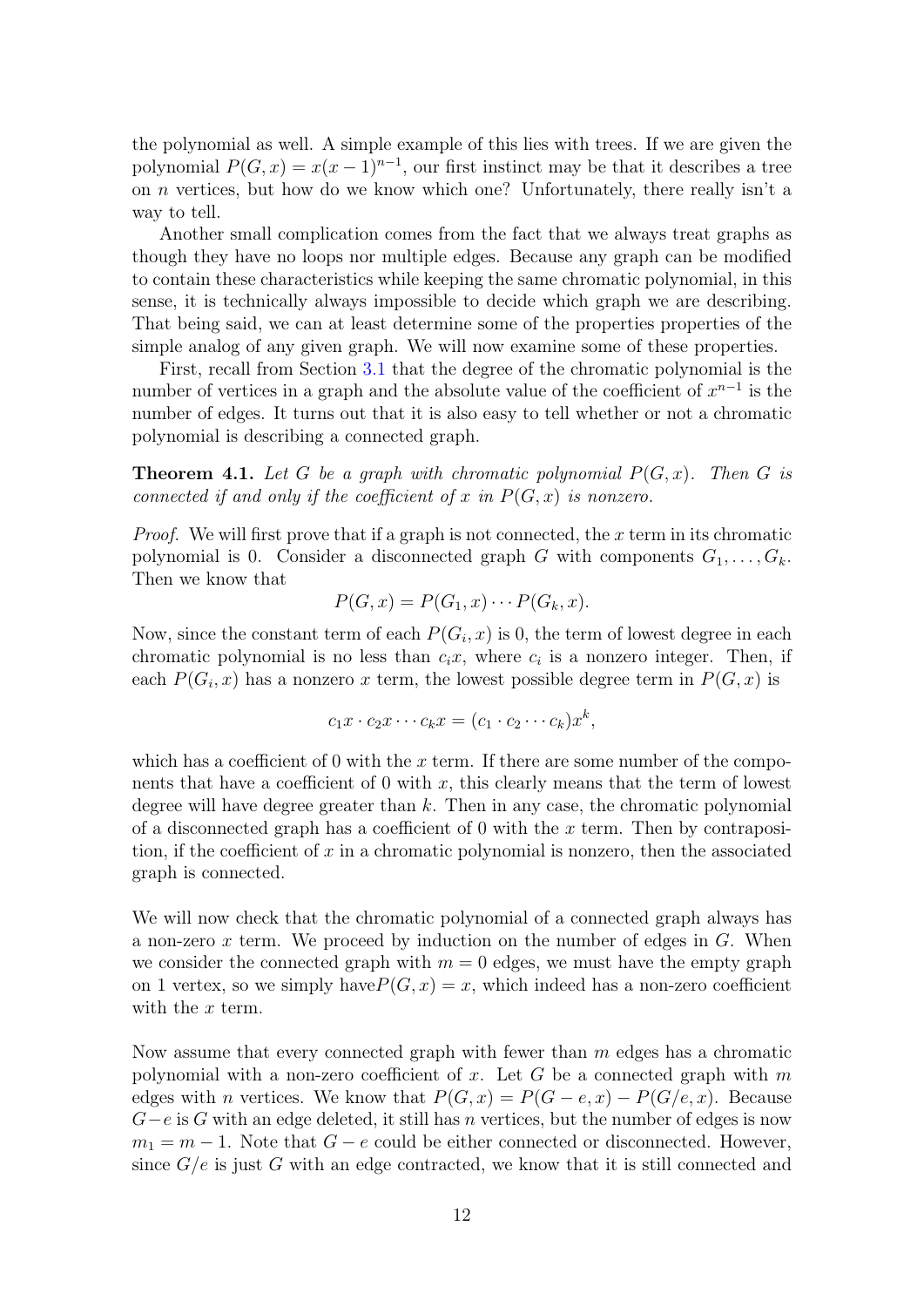that it has exactly  $n-1$  vertices and some number  $m_2$  of edges, where  $m_2 < m$ . Because of this and the fact that  $G/e$  is still connected, we know that the x term has a nonzero coefficient. Then we have

$$
P(G - e, x) = x^{n} - m_1 x^{n-1} + \dots + (-1)^{n-1} c_1 x
$$

and

$$
P(G/e, x) = x^{n-1} - m_2 x^{n-2} + \dots + (-1)^{n-2} c_2 x,
$$

where  $c_1$  and  $c_2$  are nonnegative integers, and  $c_2$  must be nonzero. Because  $(-1)^{n-1}$ and  $(-1)^{n-2}$  must have opposite signs, we have that

$$
P(G, x) = x^{n} - m_{1}x^{n-1} + \dots + (-1)^{n-1}c_{1}x - [x^{n} - m_{2}x^{n-2} + \dots + (-1)^{n-2}c_{2}x]
$$
  
=  $x^{n} - (m_{1} + 1)x^{n-1} + \dots \pm (c_{1} + c_{2})x$ 

So the coefficient of  $x$  is nonzero, and our hypothesis holds for all connected graphs.  $\Box$ 

**Corollary 4.2.** For a graph G and the associated chromatic polynomial  $P(G, x)$ , the smallest number k such that  $x^k$  has a nonzero coefficient in  $P(G, x)$  is the number of connected components of G.

Proof. As shown in Theorem [2.4,](#page-5-0) since the chromatic polynomial of a disconnected graph is found by multiplying the  $x$  terms of the chromatic polynomials of each component, the lowest degree monomial is  $x^k$ , where k is the number of connected components.  $\Box$ 

It is also possible to determine more properties of a graph from the coefficients of a chromatic polynomial, including the number of  $K_3$  and  $K_4$  in the graph. Some of these properties are outlined in [\[5\]](#page-16-3).

#### 4.1 Chromatic Uniqueness

We have already seen that, in many cases, a chromatic polynomial describes more than one graph. However, there are, in fact, some cases where this is not true.

Definition 4.3. Two graphs are said to be isomorphic if they have the same vertex and edge sets, i.e., if they have the same number of vertices and their edges connect the same vertices.



Two isomorphic graphs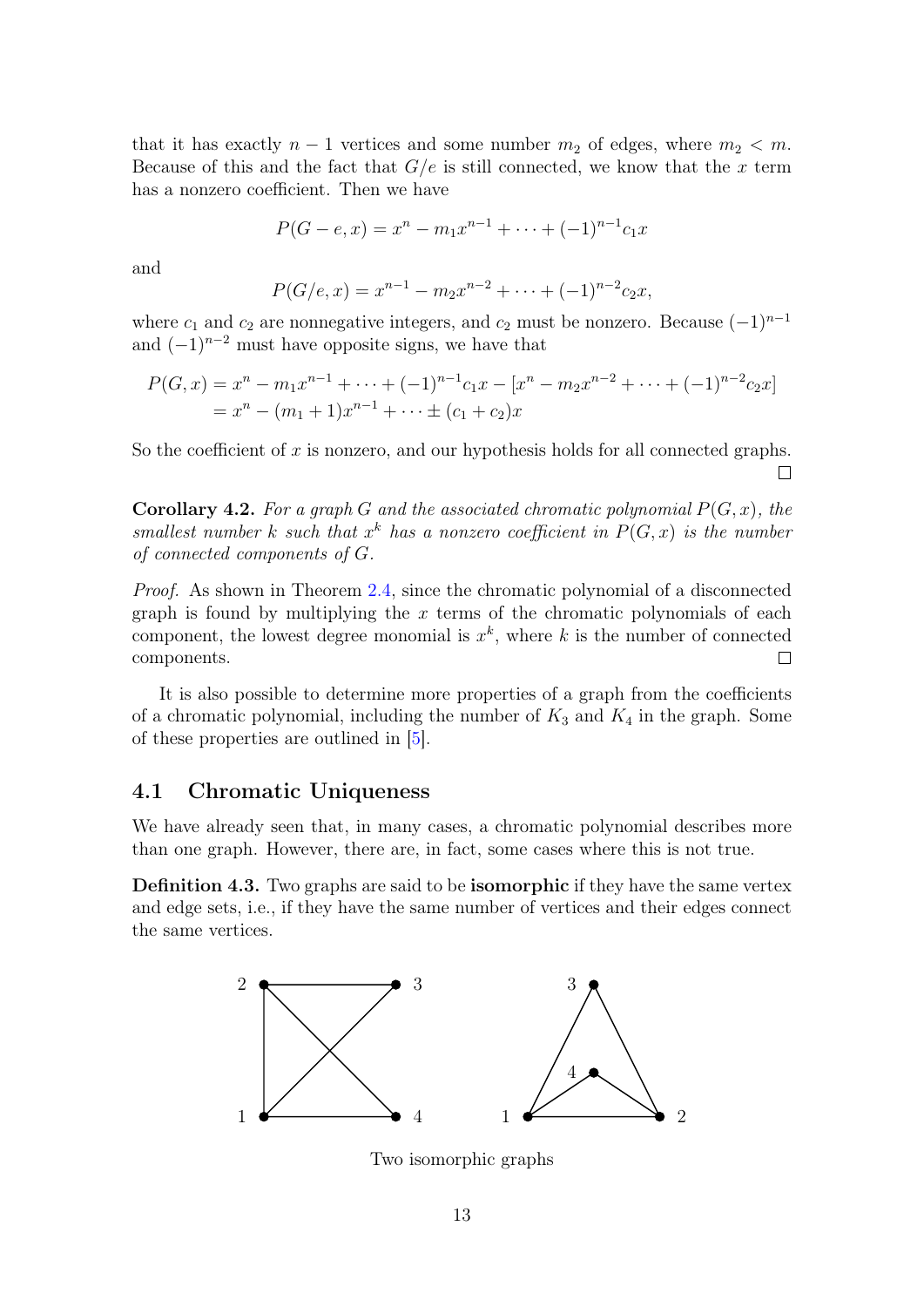**Definition 4.4.** A graph  $G$  is said to be **chromatically unique** if for any graph H that has the same chromatic polynomial as  $G, G$  is isomorphic to H. If G and  $H$  are not isomorphic, then they are **chromatically equivalent**.

Because it is not usually the case, it is interesting to find cases where a graph is chromatically unique. In fact, all of the families of graphs discussed in Section [3.2](#page-9-0) fit this definition, at least to an extent.

We saw that each tree on  $n$  vertices is chromatically equivalent to each other tree on *n* vertices. However, even though the graph can't be completely determined, we can tell when a chromatic polynomial is describing a tree.

**Theorem 4.5.** If the chromatic polynomial of a graph G is  $P(G, x) = x(x - 1)^{n-1}$ , then G is a tree on n vertices.

*Proof.* Consider a graph G with a chromatic polynomial such that  $P(G, x) = x(x 1)^{n-1}$ . We can expand this polynomial in the following way:

$$
P(G, x) = x(x - 1)^{n-1}
$$
  
=  $x \left[ \binom{n-1}{0} x^{n-1} - \binom{n-1}{1} x^{n-2} + \dots + (-1)^{n-1} \binom{n-1}{n-1} x^0 \right]$   
=  $\binom{n-1}{0} x^n - \binom{n-1}{1} x^{n-1} + \dots + (-1)^{n-1} \binom{n-1}{n-1} x$   
=  $x^n - (n-1)x^{n-1} + \dots + (-1)^{n-1} x$ 

From the expanded form of  $P(G, x)$ , we see that the x term has a nonzero coefficient, so G is connected. Also, because the degree of the polynomial is  $n$  and the coefficient of the second term is  $n-1$ , we know that G has n vertices and  $n-1$  edges. Thus, G must be a tree.  $\Box$ 

Unlike the tree, complete graphs and  $n$ -cycles are chromatically unique. When a chromatic polynomial describes one of these graphs, we know exactly which one it is.

**Theorem 4.6.** If the chromatic polynomial of a graph G is  $P(G, x) = x \cdot (x 1)\cdots(x-n+1)$ , then G is the complete graph on n vertices.

*Proof.* Consider a graph G such that the chromatic polynomial is  $P(G, x) = x \cdot (x -$ 1)...  $\cdot (x - n + 1)$ . When we expand this, we get a polynomial of the form

$$
P(G, x) = x \cdot (x - 1) \cdots (x - n + 1)
$$
  
=  $x^n - x^{n-1} - 2x^{n-1} - \cdots - (n - 1)x^{n-1} + \cdots + (-1)^{n-1}(n - 1)!x$   
=  $x^n - \left(\sum_{i=1}^n i\right) x^{n-1} + \cdots + (-1)^{n-1}(n - 1)!x$   
=  $x^n - \frac{(n - 1)n}{2} x^{n-1} + \cdots + (-1)^{n-1}(n - 1)!x$   
=  $x^n - \frac{n!}{2!(n - 2)!} x^{n-1} + \cdots + (-1)^{n-1}(n - 1)!x$   
=  $x^n - \binom{n}{2} x^{n-1} + \cdots + (-1)^{n-1}(n - 1)!x$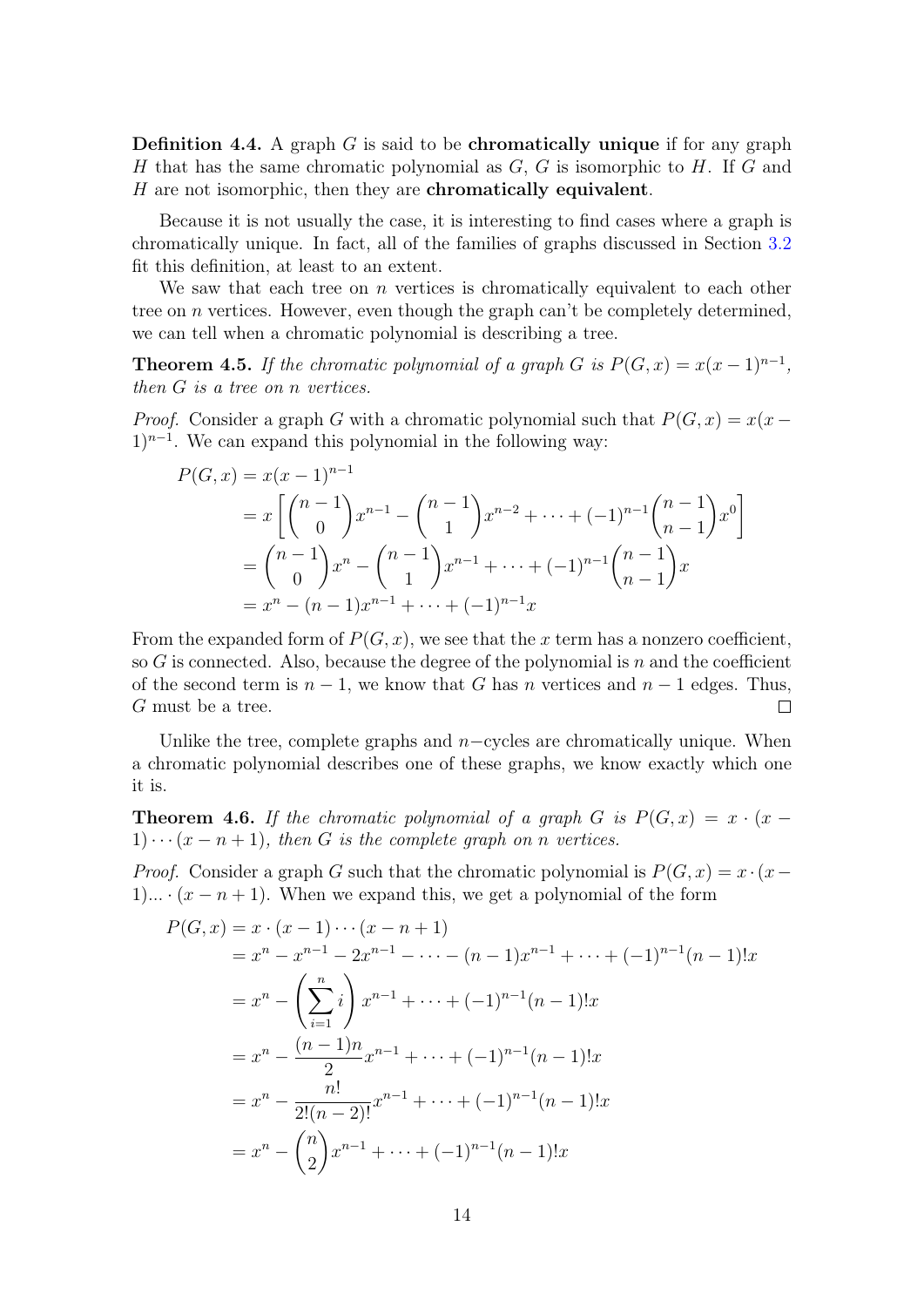From this polynomial, we immediately see that  $G$  is connected since the coefficient of x is nonzero. We also know that it has n vertices and  $\binom{n}{2}$  $n \choose 2$  edges. Since a simple graph on *n* vertices can have at most  $\binom{n}{2}$  $n \choose 2$  edges, G fits the definition of a complete graph.  $\Box$ 

**Theorem 4.7.** If the chromatic polynomial of a graph G is  $P(G, x) = (x - 1)^n +$  $(-1)^n(x-1)$ , then G is an n-cycle.

*Proof.* Consider a graph G with the chromatic polynomial  $P(G, x) = (x - 1)^n +$  $(-1)^n(x-1)$ . When this is expanded, we get

$$
P(G, x) = (x - 1)^n + (-1)^n (x - 1)
$$
  
=  $\binom{n}{0} x^n - \binom{n}{1} x^{n-1} + \dots + \binom{n}{n-1} (-1)^{n-1} x + \binom{n}{n} (-1)^n + (-1)^n (x - 1)$   
=  $x^n - nx^{n-1} + \dots + (-1)^{n-1} nx + (-1)^n + (-1)^n x - (-1)^n$   
=  $x^n - nx^{n-1} + \dots + (-1)^{n-1} (n - 1) x$ 

From this expansion, we know that  $G$  has  $n$  vertices,  $n$  edges, and is connected. Now we know that a tree on n vertices necessarily has exactly  $n-1$  edges, and adding an additional edge to the same vertex set would create a cycle. Then since G is a connected graph on  $n$  vertices with  $n$  edges, it must contain a cycle.

To see that G contains no more than one cycle, assume on the contrary that it has  $l \geq 2$  cycles. Since the graph is connected, this means that there is a path between each pair of vertices in  $G$ . Since there are cycles in  $G$ , this property will be maintained if we remove exactly one edge from each cycle. However, when we remove these edges, we still have n vertices but only  $n - l$  edges. Since a minimum of  $n-1$  edges is needed to make a graph on n vertices connected, and  $l > 1$ , this means that G is disconnected, which is a contradiction.

So we now know that G contains exactly one cycle. We will say that the number of vertices in this cycle is k, where  $k \leq n$ . Then there are only  $n - k$  vertices not contained in the cycle. We can reconstruct the chromatic polynomial of this graph as follows:

Begin by considering the k-cycle. By itself, we know that this has the chromatic polynomial  $(x-1)^k + (-1)^k(x-1)$ . Now since the other  $n-k$  vertices are connected but don't create any additional cycles, we can color them by working away from the cycle one vertex at a time. Because of this, each new vertex that we color only has one adjacent vertex that has already been colored, and because of this, we are only limited to  $x - 1$  colors for each new vertex. So each vertex contributes a factor of  $x - 1$  to the chromatic polynomial of the graph. Then our chromatic polynomial is simply

$$
P(G, x) = [(x - 1)^{k} + (-1)^{k}(x - 1)](x - 1)^{n-k}.
$$

But we also know that  $P(G, x) = (x - 1)^n + (-1)^n(x - 1)$ . So we now see that

$$
[(x-1)^{k} + (-1)^{k}(x-1)](x-1)^{n-k} = (x-1)^{n} + (-1)^{n}(x-1)
$$
  

$$
(x-1)^{n} + (-1)^{k}(x-1)^{n-k+1} = (x-1)^{n} + (-1)^{n}(x-1)
$$
  

$$
(-1)^{k}(x-1)^{n-k+1} = (-1)^{n}(x-1)
$$